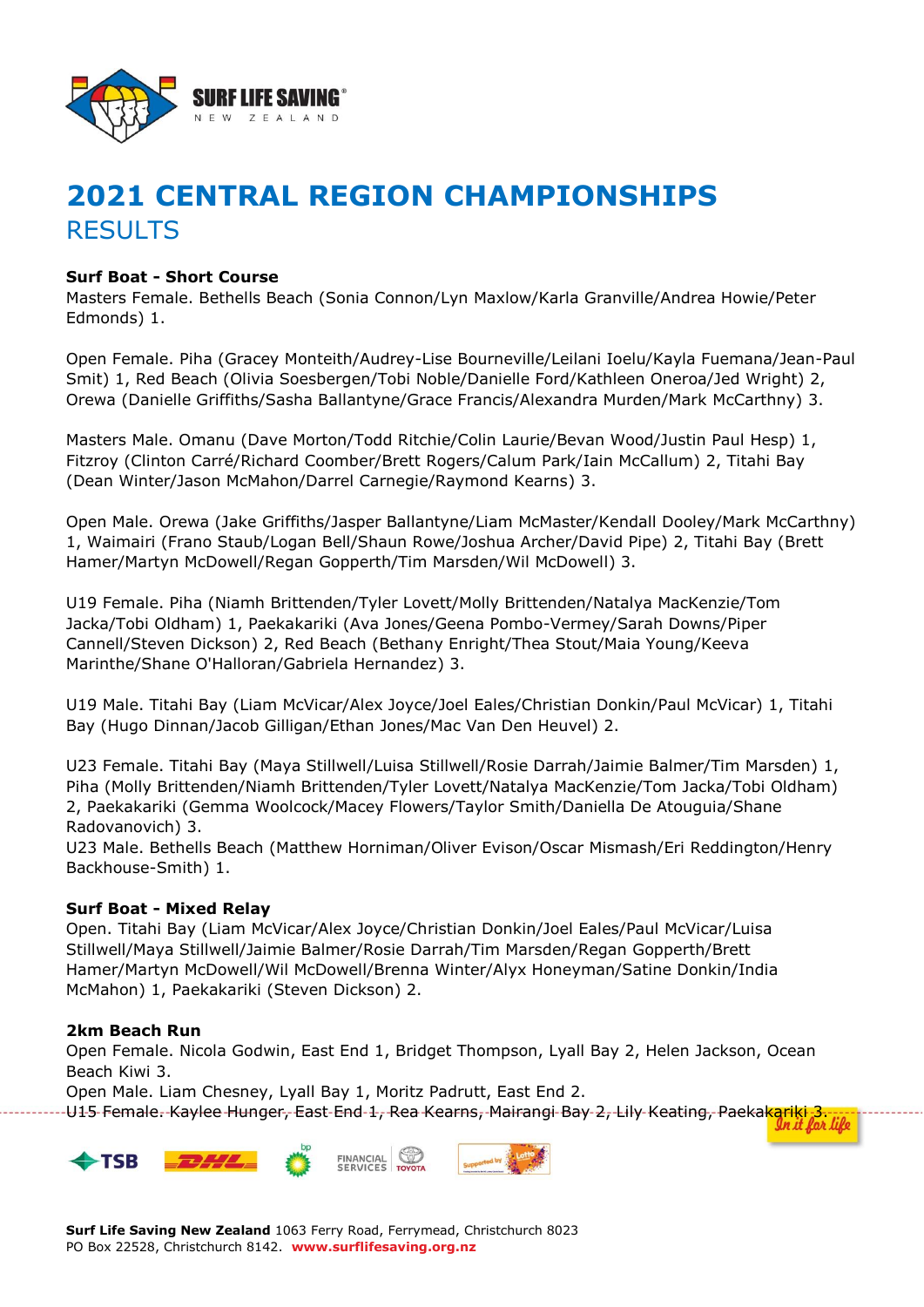U15 Male. Conor Chesney, Lyall Bay 1, Aidan Chesney, Lyall Bay 2, Samuel Meikle-Horan, Maranui 3.

U17 Female. Harriet Lynch, Westshore 1, Charlotte Swayn, Westshore 2, Pippa Nicol, Lyall Bay 3. U17 Male. Charlie Matthews, Riversdale 1, Hunter Robinson, Whangamata 2, James Rouppe Van Der Voort, Titahi Bay 3.

U19 Female. Julia Padrutt, East End 1, Olivia Harding, Foxton 2, Becky Moles, East End 3.

## U19 Male. Joshua Thorburn, East End 1, Niall Clancy, Opunake 2, Ryan Good, Waimarama 3.

## **Beach Flags**

Open Female. Caro Olliver, Opunake 1, Bella Pivac, Opunake 2, Riley Grylls, NPOB 3. Open Male. Josh Goble, East End 1, Caleb Lawn, Opunake 2, Jack Feaver, NPOB 3. U15 Female. Caro Olliver, Opunake 1, Kaylee Hunger, East End 2, Kaya McMahon, Titahi Bay 3. U15 Male. Samuel Meikle-Horan, Maranui 1, Zak Johnson, Fitzroy 2, Max Reynolds, Maranui 3. U17 Female. Bella Pivac, Opunake 1, Riley Grylls, NPOB 2, Holly Reynolds, Maranui 3. U17 Male. Josh Goble, East End 1, Jack Feaver, NPOB 2, Hunter Robinson, Whangamata 3. U19 Female. Becky Moles, East End 1, Alex Fraser, Fitzroy 2, Josie Morrison, Maranui 3. U19 Male. Caleb Lawn, Opunake 1, Che Pulepule, Maranui 2, Kit Jones, Lyall Bay 3.

## **Beach Relay**

Open Female. NPOB (Jordan Grylls/Riley Grylls/Ellie Dinnison/Ruby Newton/Kate Sousa/Ruby Shearer) 1, Titahi Bay (Bronagh Ryan/Brooklyn Saunders/Emma Herbert/Phoebe Grennell) 2, East End (Sophia Birdsall/Nicola Godwin/Hannah Baker/Reebekaa Robinson) 3.

Open Male. East End (Josh Goble/Moritz Padrutt/Lachlan Moles/Joel Meuli) 1, Fitzroy (Gregor Park/Thomas Cole/Robson Old/Caleb Brimelow) 2, Lyall Bay (Liam Chesney/Kit Jones/Aidan Chesney/Conor Chesney) 3.

U17 Female. NPOB (Riley Grylls/Ellie Dinnison/Ruby Newton/Kate Sousa/Isla Robinson) 1, East End (Sophia Birdsall/Emma Shotter/Renae Pratt/Arnika Watson) 2, Titahi Bay (Briana Trewern/Phoebe Grennell/Emma Herbert/Kaya McMahon) 3.

U17 Male. East End (Josh Goble/Joshua Thorburn/Maz Wright/Dean Clarkson) 1, Fitzroy (Zak Johnson/Zac Stolte/Cooper Goodeve/Colwyn Velvin) 2, Titahi Bay (Lennox Amyes/Ruben Wright/Zachery Gilligan/Liam Neal) 3.

U19 Female. Opunake (Bethan Upton-Hansen/Caro Olliver/Holly Horo/Bella Pivac) 1, Maranui (Lucy Reid/Bailey Reddish/Unity Crabtree/Josie Morrison/Ruby Douglas/Mia Davies) 2, Fitzroy (Scarlett Old/Drew Fraser/Alex Fraser/Emma Brimelow) 3.

U19 Male. Maranui (Che Pulepule/Charlie Beck/Ben Wickens/Neo-Tama Hargreaves) 1, Opunake (Caleb Lawn/Liam Doherty/Charlie Rankin/Niall Clancy) 2, East End (Jack Cleland/Rhys Donovan/Lachlan Moles/Kaden Brock/Josh Goble) 3.

## **Beach Sprint**

Open Female. Bronagh Ryan, Titahi Bay 1, Caro Olliver, Opunake 2, Ellie Dinnison, NPOB 3. Open Male. Robson Old, Fitzroy 1, Liam Chesney, Lyall Bay 2, Niall Clancy, Opunake 3. U15 Female. Caro Olliver, Opunake 1, Lily Keating, Paekakariki 2, Kaya McMahon, Titahi Bay 3. U15 Male. Zak Johnson, Fitzroy 1, Samuel Meikle-Horan, Maranui 2, Max Reynolds, Maranui 3. U17 Female. Sophia Birdsall, East End 1, Riley Grylls, NPOB 2, Bella Pivac, Opunake 3. U17 Male. Josh Goble, East End 1, Liam Doherty, Opunake 2, Jack Feaver, NPOB 3. U19 Female. Jordan Grylls, NPOB 1, Charlotte Godwin, East End 2, Scarlett Old, Fitzroy 3. U19 Male. Jack Cleland, East End 1, Caleb Lawn, Opunake 2, Lachlan Moles, East End 3.

## **Board Race**

Open Female. Claudia Kelly, East End 1, Ella Kingi, Otaki 2, Nicola Godwin, East End 3. Open Male. Moritz Padrutt, East End 1, Liam Bowden, Westshore 2, Joel Meuli, East End 3. U15 Female. Sage Piebenga, Fitzroy 1, Grace Pritchard, Waimarama 2, Tara Shotter, East End 3.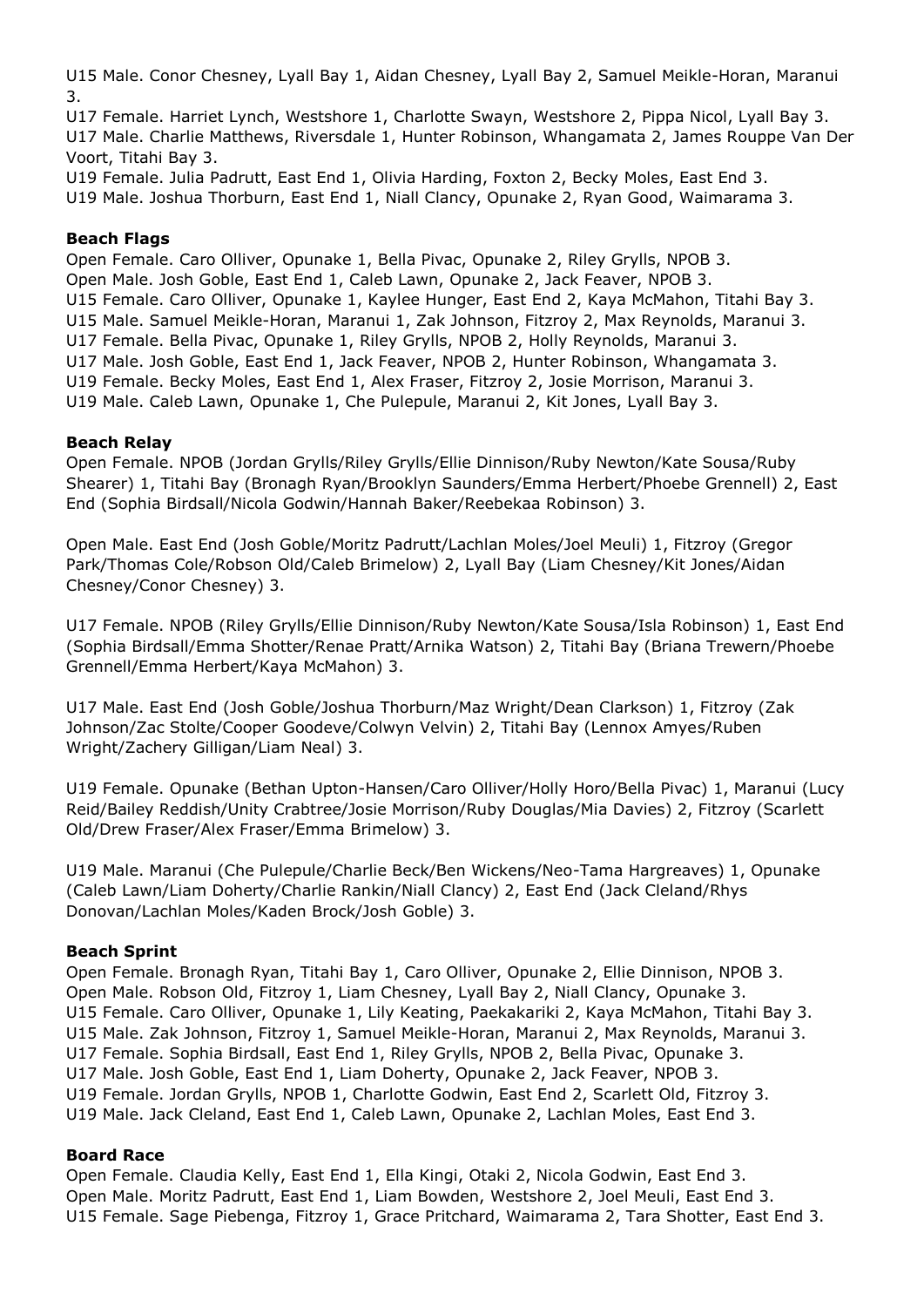U15 Male. Fletcher Trembath, Foxton 1, Zak Johnson, Fitzroy 2, Aidan Chesney, Lyall Bay 3. U17 Female. Ella Aroha Court, Lyall Bay 1, Pippa Nicol, Lyall Bay 2, Harriet Lynch, Westshore 3. U17 Male. Tyrone Herring, Whangamata 1, Alexander Finlayson, Waimarama 2, Hunter Robinson, Whangamata 3.

U19 Female. Julia Padrutt, East End 1, Ruby Hikuroa, Otaki 2, Lucy North, East End 3. U19 Male. Neo-Tama Hargreaves, Maranui 1, Jack Cleland, East End 2, Kit Jones, Lyall Bay 3.

#### **Board Relay**

Open Female. East End (Hannah Baker/Nicola Godwin/Claudia Kelly/Reebekaa Robinson) 1, Otaki (Ruby Hikuroa/Tamrah Titcombe/Ella Kingi) 2, Titahi Bay (Bronagh Ryan/Emma Herbert/Phoebe Grennell) 3.

Open Male. East End (Joel Meuli/Moritz Padrutt/Hayden Corkin) 1, Fitzroy (Gerard Callebaut/Thomas Cole/Gregor Park) 2, Lyall Bay (Liam Chesney/Kit Jones/Aidan Chesney) 3.

U17 Female. East End (Ruby Hales/Emma Shotter/Renae Pratt) 1, Fitzroy (Sage Piebenga/Tara Stevens/Emma Brimelow) 2, Lyall Bay (Pippa Nicol/Ella Aroha Court/Sarah Tervoort/Ava Saulbrey) 3.

U17 Male. Whangamata (Hunter Robinson/Tyrone Herring/Matthew Robinson) 1, Fitzroy (Zac Stolte/Zak Johnson/Colwyn Cations-Velvin) 2, East End (Josh Goble/Joshua Thorburn/Arlo Jordan) 3.

U19 Female. East End (Lucy North/Julia Padrutt/Emma North) 1, Maranui (Lucy Reid/Bailey Reddish/Josie Morrison/Mia Davies) 2, East End (Becky Moles/Molly Baker/Charlotte Godwin) 3.

U19 Male. Waimarama (William Laver/Alfie Wilson/Carwyn Pattison/Ryan Good/Alex Margerison) 1, Maranui (Neo-Tama Hargreaves/Che Pulepule/Lachlan Reddish/Charlie Beck) 2, East End (Jack Cleland/Rhys Donovan/Lachlan Moles/Kaden Brock) 3.

#### **Canoe - Short Course**

Open Female. Lyall Bay (Kelsey Moffatt/Rachel Ryan/Juliette Dowland/Michelle Arnopp) 1, Lyall Bay (Jenny Bishop/Suzy Jones/Samantha Moore/Lily O'Donovan) 2, Fitzroy (Rebecca Cole/Ariana Kereopa/Alex Fraser/Anne Cairns) 3.

Open Male. Fitzroy (Thomas Cole/Carl Barnes/Gregor Park/Kent Fraser) 1.

U19 Female. Maranui (Louise Cameron/Lucy Evans/Unity Crabtree/Bailey Reddish/Josie Morrison/Braxton Bowler) 1.

#### **Iron**

Open Female. Ella Kingi, Otaki 1, Isabella Bassett-Foss, Waimarama 2, Nicola Godwin, East End 3. Open Male. Joel Meuli, East End 1, Moritz Padrutt, East End 2, Liam Chesney, Lyall Bay 3. U17 Female. Maranui (Holly Reynolds) 1, Lyall Bay (Ella Aroha Court) 2, East End (Renae Pratt) 3. U17 Male. Alexander Finlayson, Waimarama 1, Joshua Thorburn, East End 2, Nathaniel Allen, Whangamata 3.

U19 Female. Lucy North, East End 1, Ruby Hikuroa, Otaki 2, Cydney Pattison, Waimarama 3. U19 Male. Alfie Wilson, Waimarama 1, Kit Jones, Lyall Bay 2, Neo-Tama Hargreaves, Maranui 3.

#### **Diamond**

U15 Female. Tara Shotter, East End 1, Arnika Watson, East End 2, Grace Pritchard, Waimarama 3. U15 Male. Daniel Callebaut, Fitzroy 1, Aidan Chesney, Lyall Bay 2, Fletcher Trembath, Foxton 3.

## **Run Swim Run**

Open Female. Ella Kingi, Otaki 1.

Open Male. Liam Chesney, Lyall Bay 1, Hayden Corkin, East End 2.

U15 Female. Tara Shotter, East End 1, Arnika Watson, East End 2, Grace Pritchard, Waimarama 3. U15 Male. Daniel Callebaut, Fitzroy 1, Kano Hill, Maranui 2, Louis Appleby, Worser Bay 3.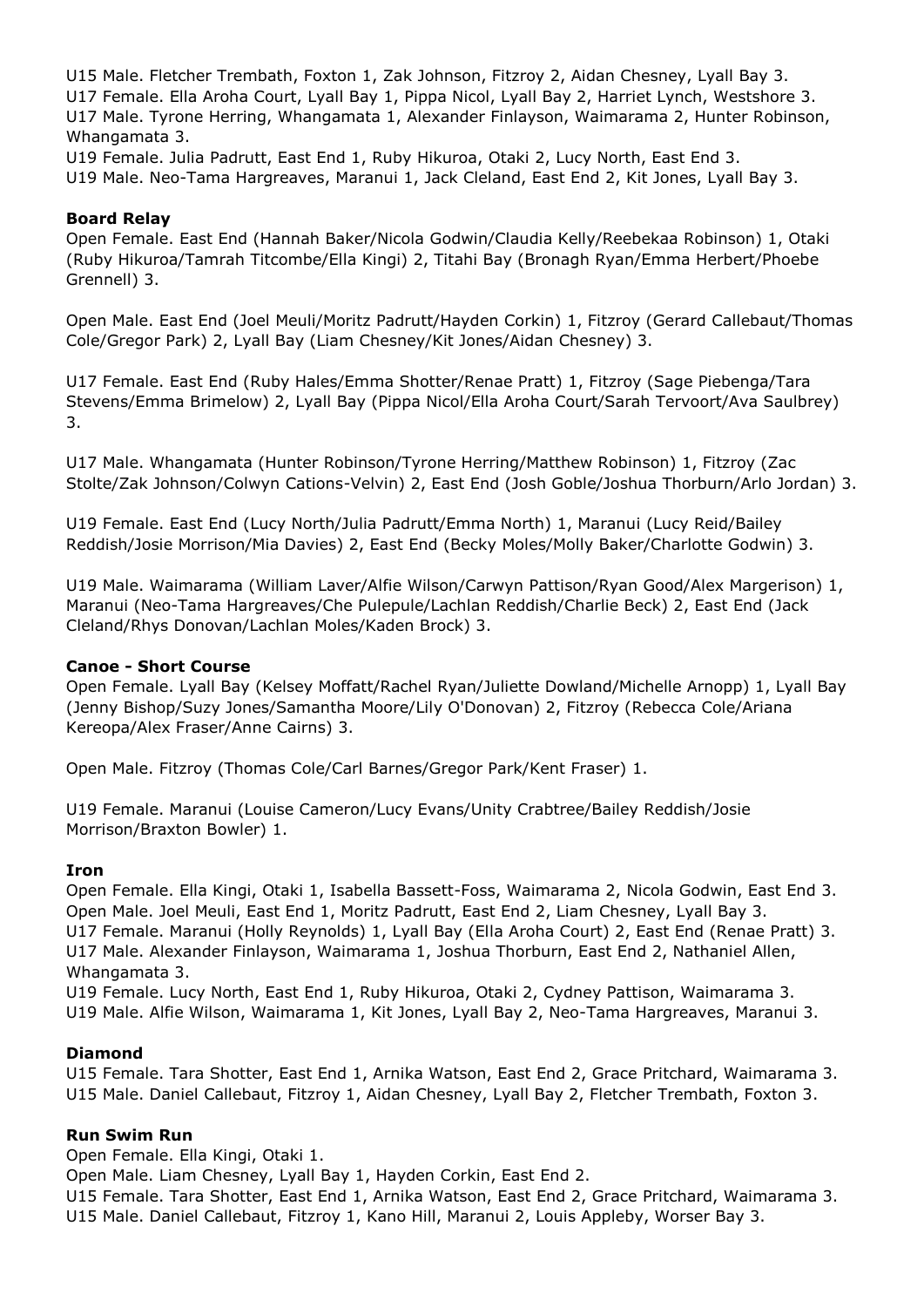U17 Female. Pippa Nicol, Lyall Bay 1, Emma Shotter, East End 2, Isla Robinson, NPOB 3. U17 Male. Brayden Meuli, East End 1, Alexander Cecioni, Paekakariki 2, Ruben Wright, Titahi Bay 3. U19 Female. Lucy North, East End 1, Ruby Hikuroa, Otaki 2, Lucy Reid, Maranui 3. U19 Male. Che Pulepule, Maranui 1, Neo-Tama Hargreaves, Maranui 2, Charlie Beck, Maranui 3.

## **Ski Race**

Open Female. Anne Cairns, Fitzroy 1, Ella Kingi, Otaki 2, Rebecca Cole, Fitzroy 3. Open Male. Thomas Cole, Fitzroy 1, Joel Meuli, East End 2, Carl Barnes, Fitzroy 3. U15 Female. Sage Piebenga, Fitzroy 1.

U15 Male. Sam Parker, Fitzroy 1, Aidan Chesney, Lyall Bay 2, Fletcher Trembath, Foxton 3.

U17 Female. Emma Brimelow, Fitzroy 1, Holly Reynolds, Maranui 2, Sarah Tervoort, Lyall Bay 3.

U17 Male. Hugh MacKintosh, Waimarama 1, Matthew Robinson, Whangamata 2, Joshua Thorburn, East End 3.

U19 Female. Alex Fraser, Fitzroy 1, Scarlett Old, Fitzroy 2, Julia Padrutt, East End 3.

U19 Male. Alfie Wilson, Waimarama 1, Kalani Gilbertson, Red Beach 2, Kaden Brock, East End 3.

## **Ski Relay**

Open Female. East End (Claudia Kelly/Hannah Baker/Nicola Godwin) 1, Fitzroy (Rebecca Cole/Ariana Kereopa/Anne Cairns) 2, Lyall Bay (Eva Albiston/Ella Aroha Court/Sarah Tervoort) 3.

Open Male. Fitzroy (Robson Old/Carl Barnes/Thomas Cole) 1, East End (Hayden Corkin/Moritz Padrutt/Joel Meuli) 2, Lyall Bay (Liam Chesney/Taylor Jones/Kit Jones) 3.

U17 Female. Fitzroy (Sage Piebenga/Emma Brimelow/Tara Stevens) 1, Westshore (Rachel Klem/Harriet Lynch/Charlotte Swayn) 2.

U17 Male. Whangamata (Hunter Robinson/Nathaniel Allen/Tyrone Herring) 1, Waimarama (Alexander Finlayson/Sam Connor/Hugh MacKintosh/Caleb Sheridan) 2, Fitzroy (Zac Stolte/Zak Johnson/Sam Parker) 3.

U19 Female. East End (Julia Padrutt/Molly Baker/Lucy North/Charlotte Godwin/Sophia Taylor) 1, Waimarama (Connie Wilson/Cydney Pattison/Morgan Wilkins) 2, Fitzroy (Alex Fraser/Scarlett Old/Emma Brimmelow) 3.

U19 Male. East End (Kaden Brock/Jack Cleland/Lachlan Moles/Rhys Donovan) 1, Waimarama (William Laver/Alfie Wilson/Carwyn Pattison/Ryan Good) 2, Maranui (Charlie Beck/Ben Wickens/Neo-Tama Hargreaves/Che Pulepule) 3.

## **Surf Race**

Open Female. Claudia Kelly, East End 1, Ella Kingi, Otaki 2, Isabella Bassett-Foss, Waimarama 3. Open Male. Liam Chesney, Lyall Bay 1, Jonty Laver, Waimarama 2, Hayden Corkin, East End 3. U15 Female. Tara Shotter, East End 1, Kara Baker, East End 2, Arnika Watson, East End 3. U15 Male. Daniel Callebaut, Fitzroy 1, Aidan Chesney, Lyall Bay 2, Louis Appleby, Worser Bay 3. U17 Female. Pippa Nicol, Lyall Bay 1, Emma North, East End 2, Emma Shotter, East End 3. U17 Male. William Lambie, Lyall Bay 1, Alexander Finlayson, Waimarama 2, Art Woodley-Hanan, Westshore 3.

U19 Female. Emma North, East End 1, Lucy Reid, Maranui 2, Lucy North, East End 3. U19 Male. Che Pulepule, Maranui 1, Kit Jones, Lyall Bay 2, Ryan Good, Waimarama 3.

## **Taplin Relay**

Open Female. Otaki (Ella Kingi/Tamrah Titcombe/Ruby Hikuroa) 1, Fitzroy (Sasha Reid/Rebecca Cole/Sage Piebenga/Bella Wansbrough/Alex Fraser/Anne Cairns) 2, Fitzroy (Bella Wansbough/Alex Fraser/Anne Cairns) 3.

Open Male. East End (Joel Meuli/Kaden Brock/Moritz Padrutt/Hayden Corkin/Brayden Meuli/Joshua Thorburn/Oscar Rust) 1, Waimarama (Jonty Laver/Alfie Wilson/Carwyn Pattison/Alex